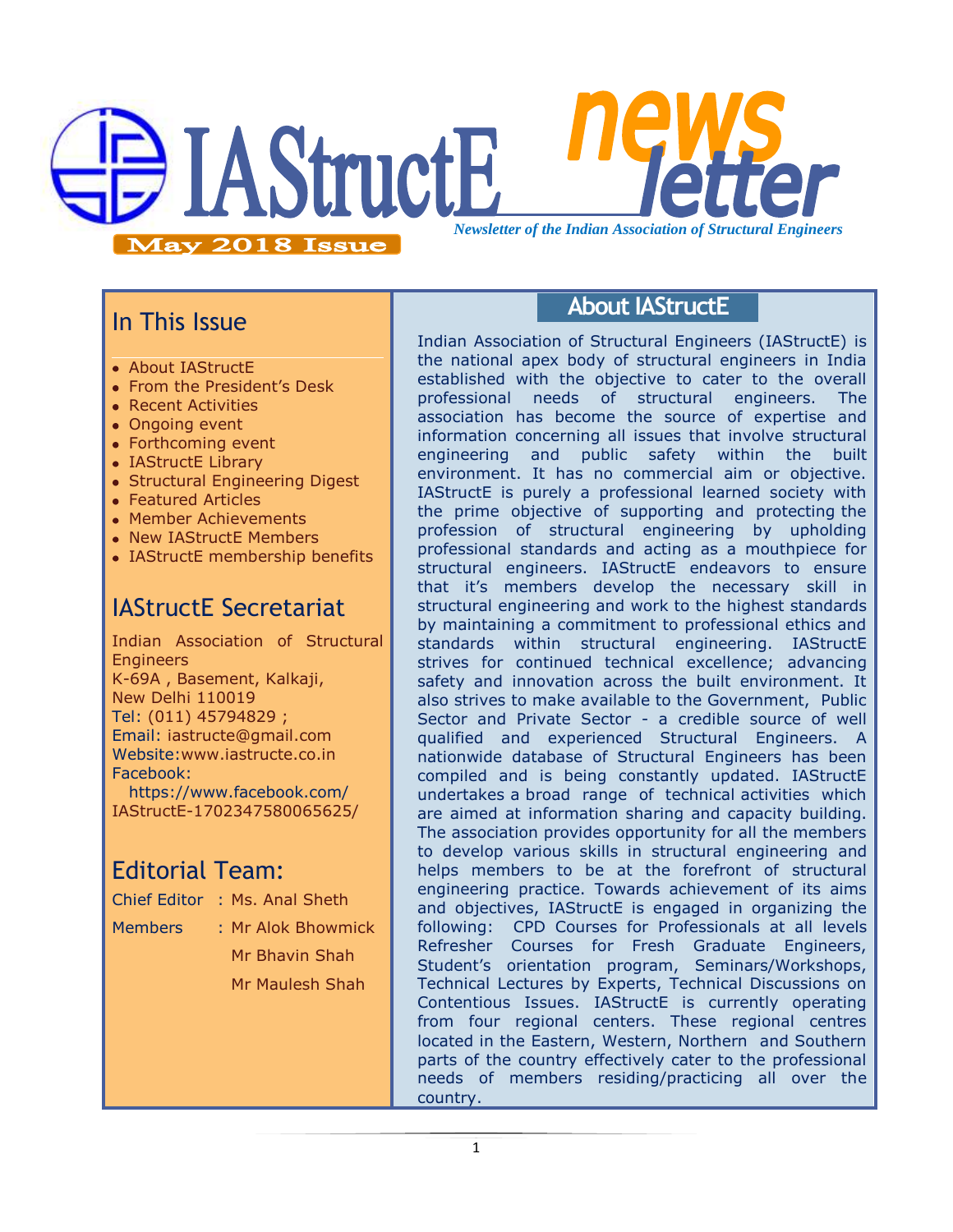### From the President's desk



#### Dear Friends,

I am pleased to inform you that the Refresher Course on "Design of Tall Buildings" organized by IAStructE is getting good feedback. This course will conclude on 23rd June. As informed earlier we are planning to announce the next refresher course on IRC 112, very soon.

You may be aware that guidelines for seismic design for road bridges [IRC: SP: 114-2018] has been published by Indian Road Congress, which will be operative from 1st June 2018.

Significant changes have been taken place in this document as compared to the previous version. With the objective of introducing this new publication to the bridge engineering fraternity and to understand the changes a half-day seminar on this topic is being organized on 23rd June 2018 at New Delhi. The speakers will be the code makers themselves who were involved in making of this new guideline. You may send your nomination to the Secretariat as per details given in this newsletter to register yourself.

We are planning to organize an international seminar on base isolation & vibration control in buildings & bridges in September 2018. Details shall be announced soon.

As already informed the work for publishing the Structural Engineering Digest (SED) for July 2018 issue is in progress and we hope to publish this journal in its new avatar within the due date.

You shall be happy to know that BIS has entrusted the task of developing explanatory handbook on IS: 1893-part1 2016 to IAStructE. Work on it has been started. We are sure it will be very useful for all Civil & Structural engineers.

You are invited to send your views & suggestions. I request you to get engaged in the activities of IAStructE. It will help you as well as others in the profession.

Best Regards

Manoj Mittal

#### **Recent Activities**

#### **Technical Lecture**

1. A Technical Lecture by Mr Naveen Gupta, Principal Consultant, Tandon Consultants Pvt Ltd on the topic "Innovations and Challenges in Designing and Construction of Underground Metro" was organized on 24<sup>th</sup>May 2018 at CDC, India Habitat Centre, Lodhi Road, New Delhi.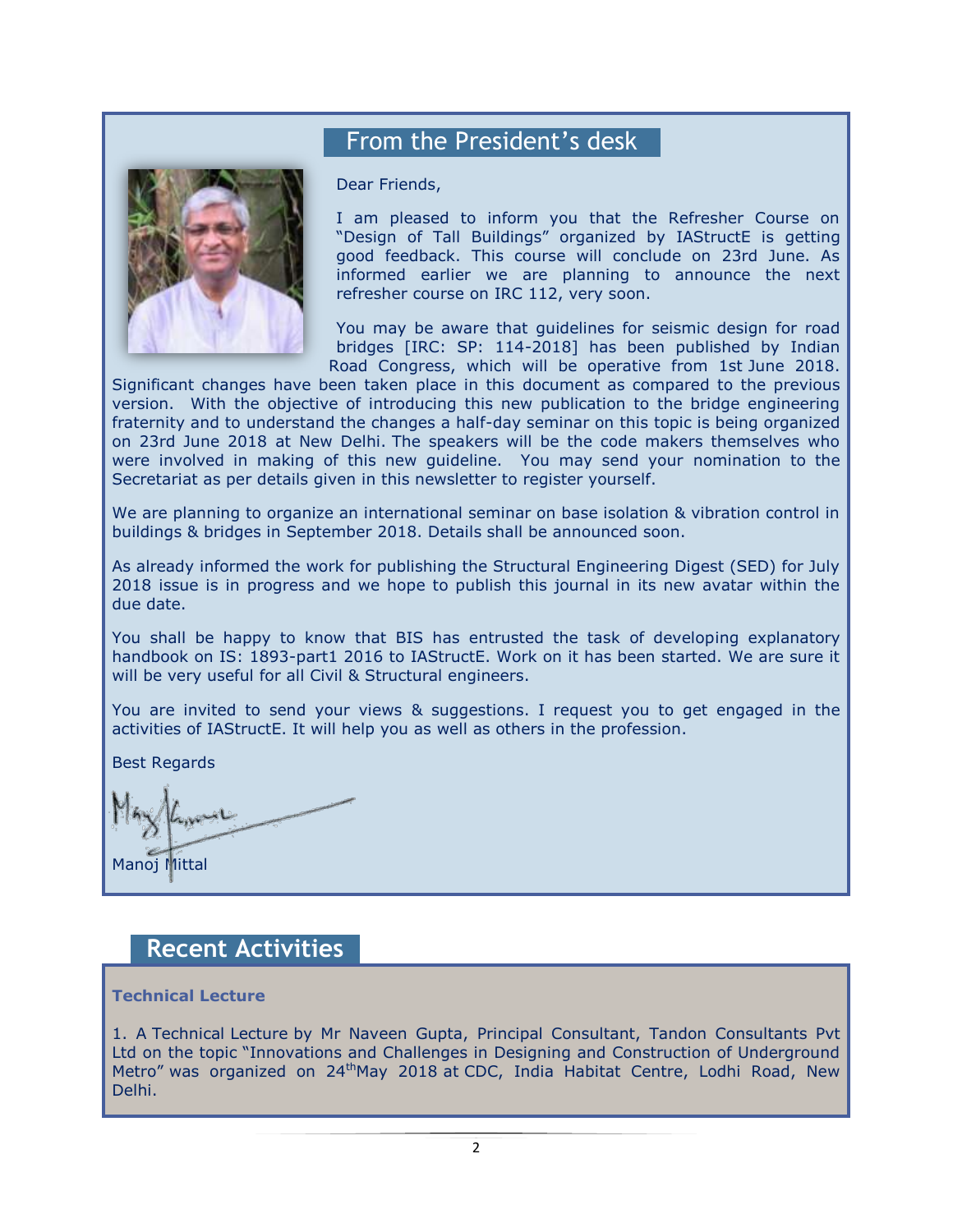## Ongoing event

#### **Refresher Course**

Refresher Course on "Design of Tall Buildings" is being held at PHD Chamber of Commerce & Industry, PHD House, 4/2 Siri Institutional Area, August Kranti Marg, New Delhi 110016. The course will continue till 23rd June 2018. The lectures are being held on every Saturday morning from 9.00 AM to 01.15 PM (with 15 mins. Tea break in between). Mr. S C Mehrotra Governing Council member is the Course Coordinator.



*View of the refresher course* 

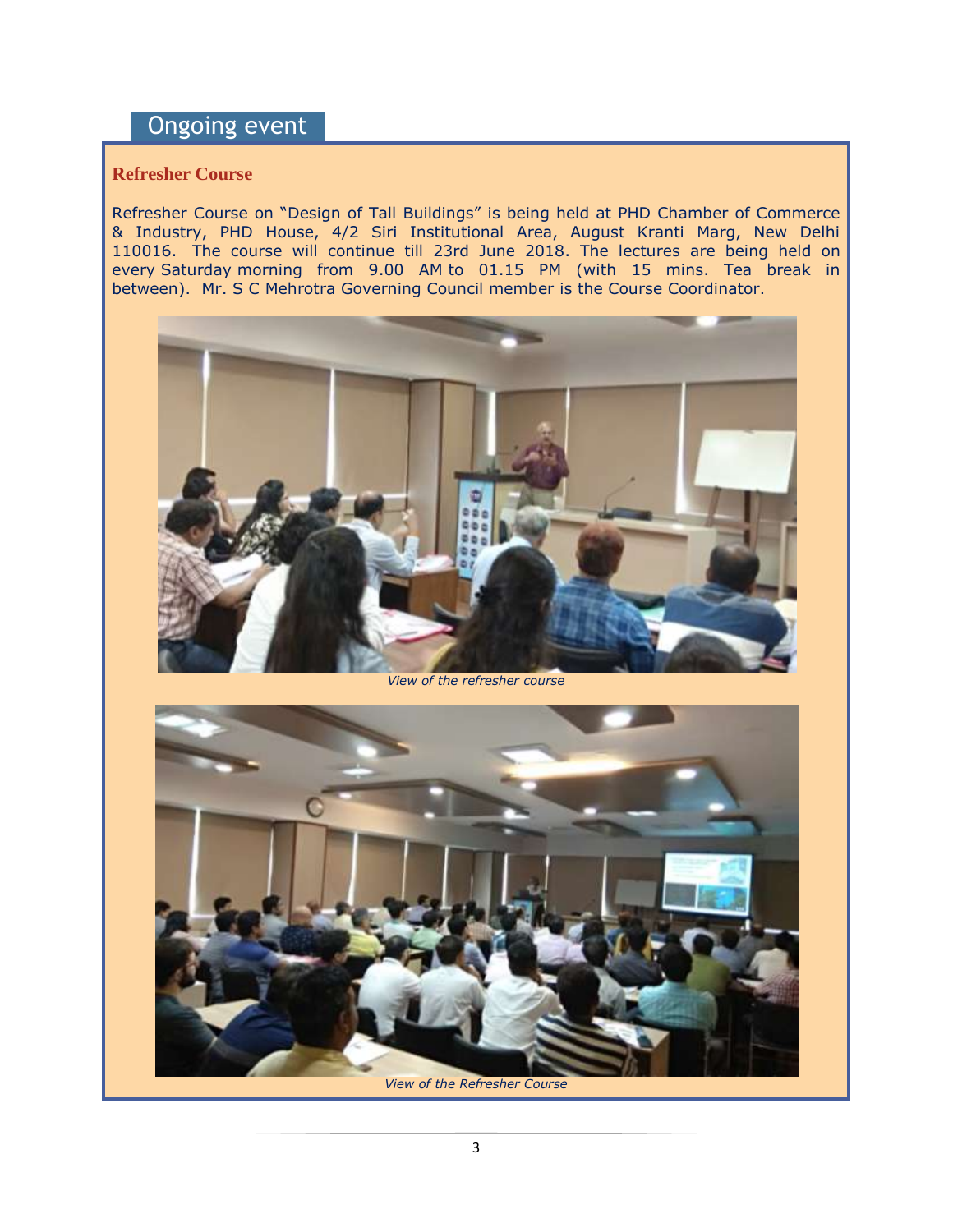#### Forthcoming event

#### **Half Day Seminar**

IAStructE is organizing a half day Seminar on "**Introduction to New Seismic Guidelines on Highway Bridges (IRC:SP:114-2018)**" on **23rd June 2018**at PHD Chamber of Commerce & Industry, PHD House, 4/2 Siri Institutional Area, August Kranti Marg, New Delhi 110016. The invited speakers in this seminar are the code makers themselves who were involved in making of this new guideline. For IAStructE members, there is no participation fee. The participation fee for IRC member is Rs 750/- & Rs 1,000/- for others. The members who are interested to participate should send their confirmation to Secretariat [\(iastructe@gmail.com\)](mailto:iastructe@gmail.com) at the earliest as we have limited seats.

#### **Conference**

International Seminar on **Earthquake / Wind Resilience in Buildings and Bridges with Vibration Control – Base Isolation and Dampers** is scheduled to be held on 14-15 September 2018 at New Delhi. International experts from Japan and USA have been invited to deliver the lectures. *Prof Akira Wada*, Professor Emeritus, Expert Earthquake Engg. Specialist, Tokyo Institute Of Technology; *Dr. Yoshikazu Takahashi*, Professor, Kyoto University; *Dr. Taiki Saito*, Professor, Toyohashi University of Technology; *Dr. Anoop Mokha*, Vice President, Earthquake Protection Systems, Inc., California have already confirmed their participation. Also Indian experts who are familiar with the subject will also be invited to share their experience. These experts will shed light on the latest technologies and trends in building earthquake resilience through vibration control and to deliver the lectures on the following topics:

- i) Global Trends in Vibration Control Recent earthquakes and next concept for earthquake design including Case Studies
- ii) Performance of Buildings with and without Vibration Controlled Devices during major Earthquakes including Case Studies.
- iii) Quantifying Resilience in Buildings & Bridges as per FEMA &REDi
- iv) Performance of Bridges in major earthquakes with and without vibration control devices during major Earthquakes/ wind events including Case Studies
- v) Formulation of Indian Code on Vibration Control--Emulation and Value Addition

The professionals who are interested to participate in the International Seminar may get in touch with Secretariat for further information.

### Setting up of Libraryat IAStructE Secretariat

Mr. Mahendra Raj, Founder President of IAStructE has donated a large number of technical books & journals (approximately 1228) along with the racks for setting up of the library at the IAStructE Secretariat. The members are invited to make us of it in normal office hours.

Other members interested to donate the books/journals for this purpose are requested to contact the secretariat. It will be very useful for the civil/structural engineers.

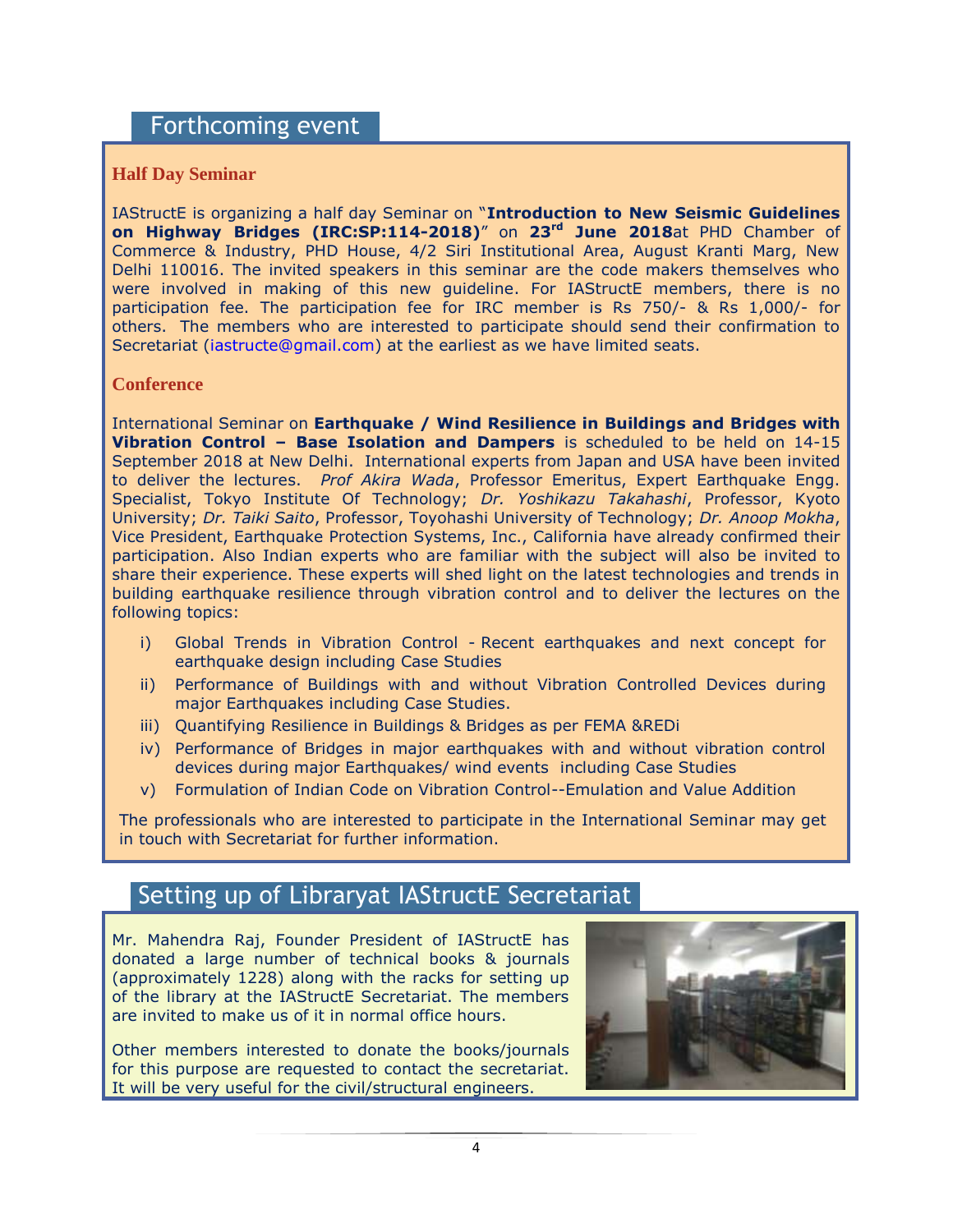### Structural Engineering Digest

The technical journal of IAStructE, Structural Engineering Digest (SED) shall be published in July 2018. The members and others engaged in the profession can contribute a technical article or case study on a topic of their choice relevant to Structural Engineering. The article, along with the photograph and brief resume of the Author may be sent to the Secretariat at [iastructe@gmail.com](mailto:iastructe@gmail.com) latest by 12th June 2018 for the July issue.

### Featured Article



Wind storms do occur in the Northern part of India almost every year during this season. These could be thunder storms or dust storms. In the current year however their intensity as well as frequency has been unusually high. This perhaps explains the higher number of lives lost, besides other losses also being higher than in the comparable season in earlier years.

As is known, the design wind speeds that are specified in the wind loading code, IS 875 (part 3), are statistical values based on whatever records are available. Whereas the specified value can be exceeded in a dust storm or a cyclone it is no doubt going to be a very rare occurrence. In the current context, however, going by the newspaper reports, the maximum wind speed was reported as 130 kmph. This is approximately 36 m/s, whereas for bulk of the region where the storms were active, the basic wind speed specified by the IS 875 (part 3) is 47-50 m/s.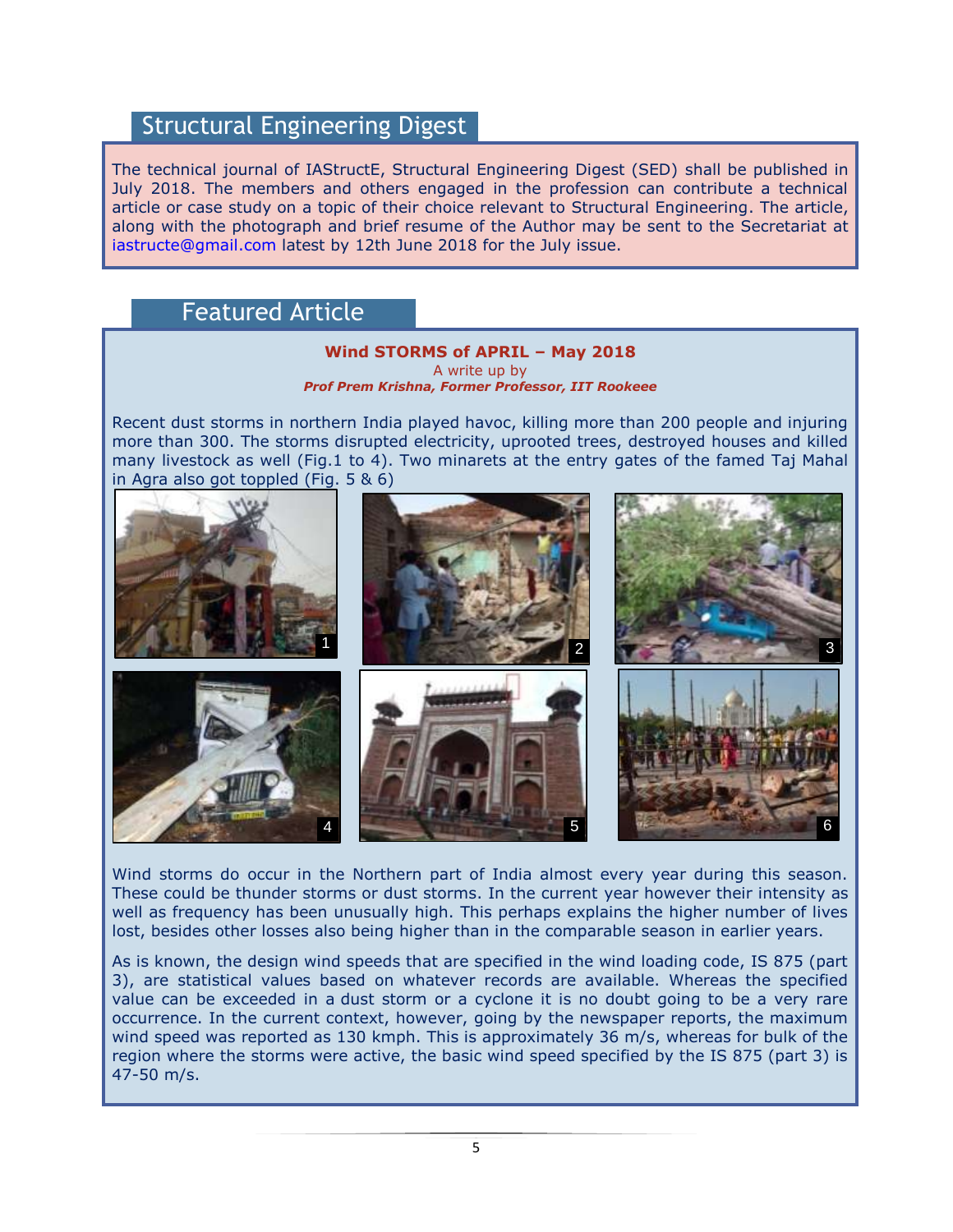This would explain as to why the damage to properly engineered structures was not significant. It is the non- or, semi- engineered structures, such as dwellings that are normally damaged, and, lead as well to losses in property or life. Besides these there are the accidental losses due to falling trees, poles, or, wires.

Guidelines do exist for making inadequately engineered buildings safer against wind. A good example is the IITK-GDSMA guidelines on "Wind storm Damage and Mitigating Measures", prepared by IIT-Roorkee. Similarly, the Vulnerability Atlas of India, published by the Ministry of Urban Development, GOI, in 1997 and revised in 2004 contains very useful material. However, these guidelines are obviously in general terms, and, cannot be applied across the board and throughout the country. Area specific development is necessary. This will require a focussed building typology survey, in order that more rational, economical strengthening and retrofitting measures can be designed and implemented. The only mechanism in the Country which can undertake this magnitude of an exercise is the NDMA through the aegis of the SDMAs, who can certainly take support from organisations and agencies with the relevant expertise. It should be possible also for individuals to follow the guidelines mentioned above, but it should be remembered that one is, by and large, talking here of LIG dwellings with limited resources. It seems imperative therefore for the State to take it up as an organised effort, if we expect to reduce the spectre of disruption of life, losses and misery year after year.

#### **HOUSE BARTER AND ENVIRONMENTAL MANAGEMENT**

#### *D. Bansal\* & V. K. Minocha\*\**

Now there is a big hue and cry on environmental mismanagement all over India, whether it is land, water or air. City like Delhi has been declared as one of the most polluted city in the world. The river Yamuna, which flaws through Delhi, is almost a drain. Almost every year, residents are forced to live indoors, schools are shut, factories are closed, power plants are shut and peoples are subjected to many ailments related to breathing, skin, eyes, etc due to pollution for few days. There are many factors attributed to this mess, like haphazard construction activities, transportation and handling of construction and demolition wastes, smoke from transportation & industry, crop burning, sweeping with broom, low wind speed, cloud cover etc. Out of these, housing with transportation, has big share in GHGs emission (more than 40%), and respiration related issues besides traffic congestions, road rages all over India, especially in cities like Delhi. These issues continuously haunt the residents and concerned authorities are grappling with the possible effective solutions, including graded responses action plan and warning system, in the days of high pollution. Road rationing, though even and odd, is also implemented in Delhi, but its success or failure, has not been unequivocally authenticated by any competent third parties (in public domain).

Delhi is the capital of India, and has more than 20 million population (2018), with very high number of registered motor vehicles (public, private and two wheelers, three wheelers, four wheelers etc.), besides that, the people from NCR region like Noida, Ghaziabad, Gurugram, Sonepat, Faridabad and many more places, commute to Delhi on daily basis, by private and public vehicles, for work related activities, resulting in more vehicle related pollution. The movement of goods carrier is an extra load on Delhi traffic and pollution. This traffic related issues can be tackled with proper planning and effective policy formulation by the respective state governments (Delhi, Haryana and UP) at inter and intra state levels ( eastern and western peripheral road will provide some relief).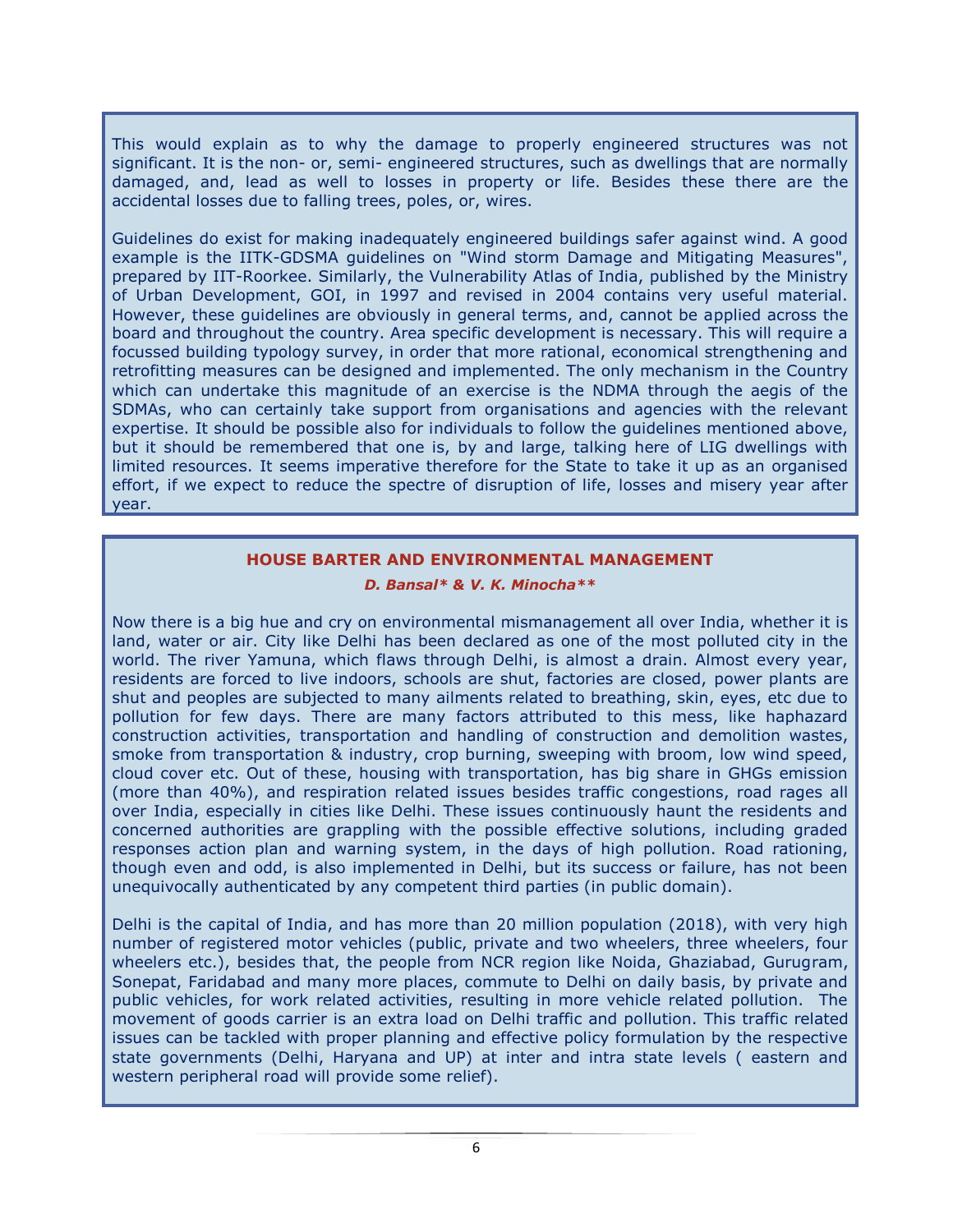The area of Delhi is about 1484 sq.km. and roughly, Delhi is circular, means the diameter of Delhi is about 40 km, hence if somebody stay at Narela and his/her work place is Sarita Vihar, then he/she has to travel for more than 50 km ( as roads are not straight) in each single trip on daily basis, resulting in wastages of money, energy, time, wear & tear of vehicles and eating away of road spaces ( as every vehicle occupy some space on the road, according to its PCU (passenger car unit) and average speed of travel) leading to pollution & congestion, increases wear & tear of roads and frustration among commuters. But either they change their work place or leave it, there is no other alternative. Delhi MTRS (Mass Rapid Transport System) like Delhi Metro is a big success among many, but it has limitations also, like carrying capacity, routes, comfort and last mile connectivity, hence many people are not finding Delhi metro convenient. On the other hand, BRT corridor has to be scrapped by the government, due to its unpopularity. Hence there may be other solutions, which must be found out.

The one solution is TOD (Transit oriented development), in which planning of built spaces, is done along MRTS ( mass rapid transport systems) routes, FAR/FSI , Ground Coverage, and Dwelling Densities are increased, assuming that the residents will use MTRS, and there will be less requirement for vehicles ,parking and Roads. This may be good solution, but convenience and last mile connectivity may be seen along with user behaviours. Moreover with cab aggregators like Ola, Uber, etc, may be roped in for the last mile connectivity or something like this, may be planned for the success of TOD, otherwise these issues may lead to failure of this system. The other solution may be, the option of allowing work from home to the workforce, which can perform work from their home, like many MNCs are doing this, which is not only helping employees, but helping MNCs also, as the same seat, in their offices, can be used by many employees, like co working spaces concepts (in which many employees share the same seat in different timing and in different days), resulting in saving of spaces and related paraphernalia, the cost of which is very high in cities like Delhi.

The other solution which comes to researchers mind, is that people should be allowed to sell their houses, which are away from their work places, and should be encouraged to buy houses of their choices, near their workplaces, by fiscal incentives, like no stamp duty for this transaction, as actually government is getting benefitted by this barter, as these people will use less road spaces, resulting in less crowding on roads, less wear & tear of roads resulting in less pollution. The current stamp duties are too high and now GST is also imposed on these transactions, which is hampering this process. Banks and Financial Institutions may also be asked to allow these transactions by relooking/reworking the guarantees/collators, market values, titles, etc., in a time bound manner, as many such properties may have already been mortgaged with different banks/financial Institutions. This may free up more roads & parking spaces and will results in reduced road rages &pollution, at no extra cost to the government (actually government is saving on road repairs and environmental pollution). The government may also strictly enforce that such people, to not to have vehicles or may limit number of vehicles to them by appropriate law. This practice may also be followed by neighbouring state of Delhi and provide such facilities on interstate basis also.

This barter along with graded environmental responses, efficient MRTS, flexi work timing/work from home, TOD, efficient services, disaster preparedness & resilience with real time monitoring and management of environment, will make Delhi smart city. The buildings of cities also need to be retrofitted for structural safety and sustainability. But in long term, new cities need to be planned and developed, as there is a physical limitation of water, sewerages, air, traffic, public spaces , houses , services and business centres on any given land area.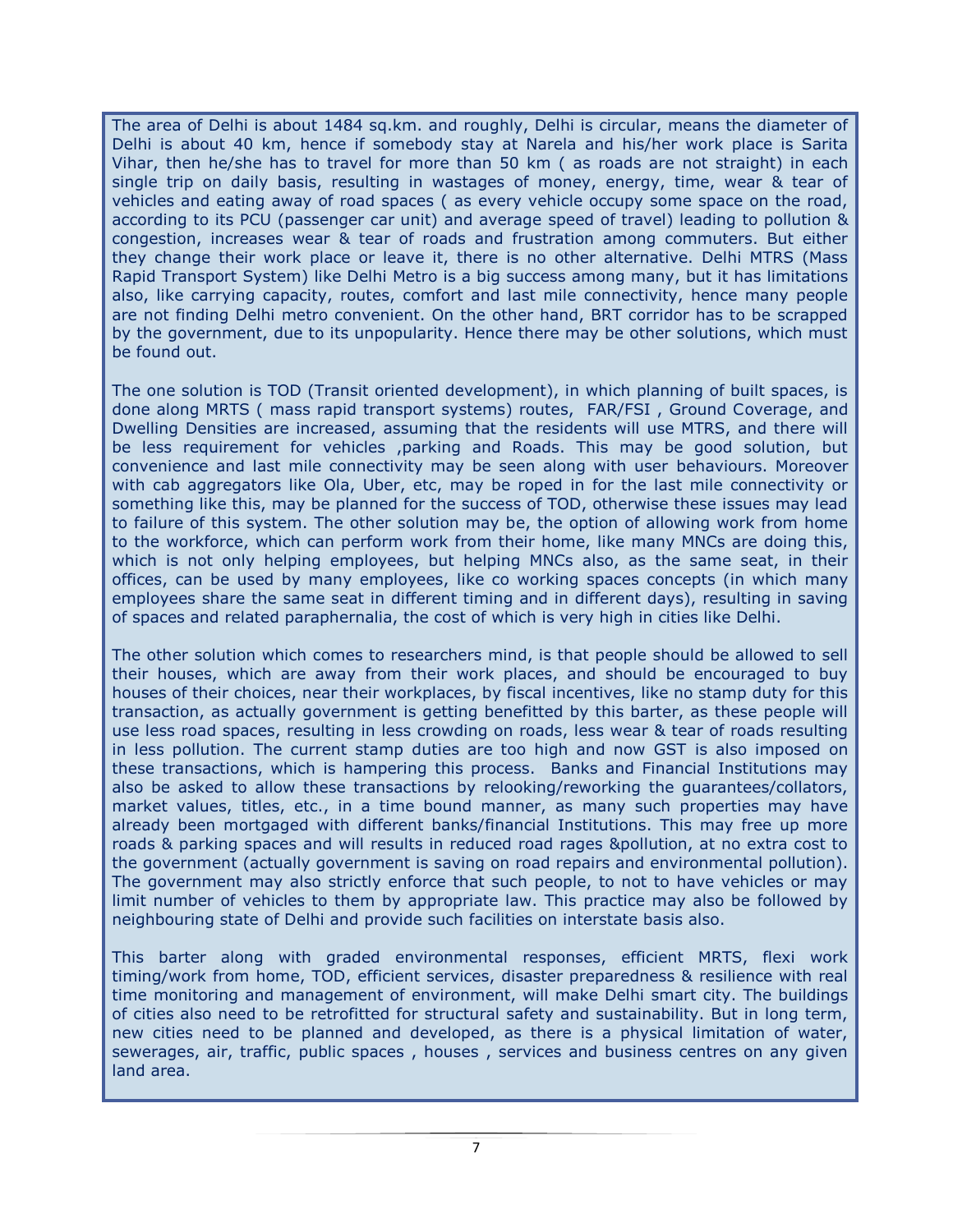\*Writer is a civil cum structural engineer and research scholar in GGSIP University, Delhi, having interest in sustainable and safe built environment. He has done extensive works in affordable housing on pan India basis including third party monitoring in other countries also. He can be contacted at [dbansalindia@gmail.com](mailto:dbansalindia@gmail.com) \*\* Writer is professor of civil & environmental engineering in DTU, Delhi, and has served in CPCB. He has done many environmental studies. These are personal views of the writers and the organizations for which, they work or are associated with, may or may not subscribe these views.

#### Member's Achievement

CEAI National Awards Ceremony 2017 was organized on 23 Apr 2018 at the PHD Chamber of Commerce in New Delhi, where IAStructE Governing Council members were honored in the following category:



The Award for Excellence in Engineering Innovation by an Individual was given to **Mr Subhash Mehrotra, Mehro Consultants**. The project was selected for the uniqueness of the design of a Jain temple at Chennai. The main requirement of the Jain temple was that steel could not be used in the construction on religious grounds. Mr Mehrotra developed an innovative solution using bamboo reinforced concrete for all components, including the foundation.

*Mr Subhash Mehrotra receives Award for Engineering Innovation for Individual*



*Mr Alok Bhowmick and his team receiving the award on behalf of B&S Engineering Consultants Pvt Ltd* The awards were categorised according to **Pvt. Ltd, New Delhi.** the turnover of the companies to make the competition fair. The award for Excellence in Engineering Innovation in Category 1, was given to **B & S Engineering Consultants Pvt Ltd, New Delhi.** 



*Prof Mahesh Tandon and his colleague receiving the award on behalf of Tandon Consultants Pvt Ltd*

The award in the category 2 for Excellence in Project Engineering was given to **and M/s Tandon Consultants**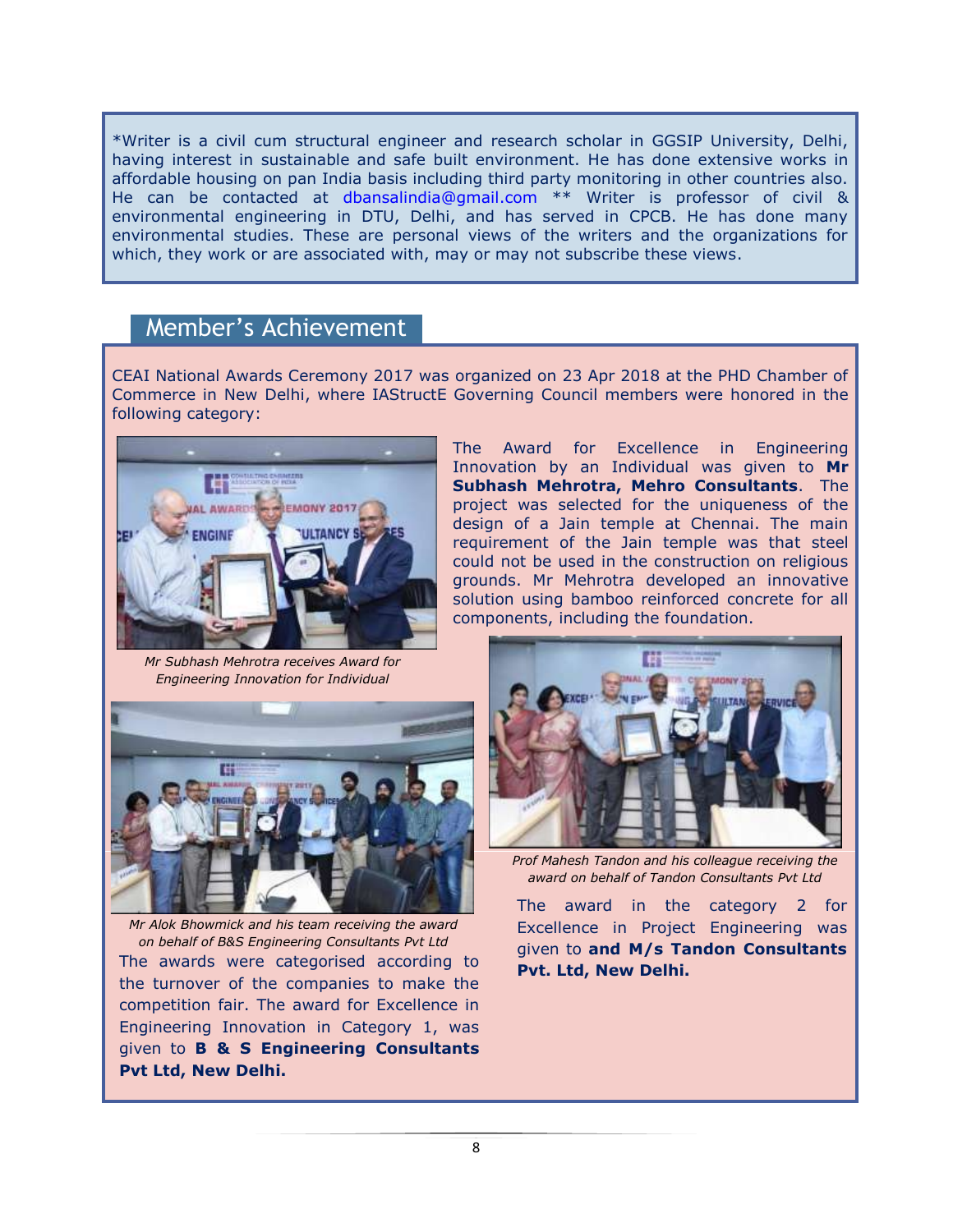# New IAStructE Members

#### "FELLOW" Grade Members

| <b>ORDO PROTIDUIS</b> |                                   |                                                                                |                           |  |
|-----------------------|-----------------------------------|--------------------------------------------------------------------------------|---------------------------|--|
| M/S No                | <b>Name</b>                       | Designation, Organization                                                      | <b>City</b>               |  |
| $F - 420$             | Mr Mukesh Chandra<br>Upadhyay     | <b>Project Consultant (Bridges &amp;</b><br>Metros), L&T Infra Engineering Ltd | <b>New Delhi</b>          |  |
| $F-421$               | Mr N C Jain                       | Chief Technical Advisor, STUP<br><b>Consultants</b>                            | <b>New Delhi</b>          |  |
| $F-422$               | Mr Viswanath Nair N.              | Chief Consultant, Santulit<br>Consulting                                       | <b>Kochi</b>              |  |
| $F-423$               | Mr Aashutosh Desai                | <b>Structural Consultant</b>                                                   | Vadodara                  |  |
| $F - 424$             | Mr Sanjeev Kumar<br><b>Sharma</b> | Managing Director, Melior<br><b>Structural Solutions Pvt Ltd</b>               | <b>Mohali</b><br>(Punjab) |  |
| $F-425$               | Mr Sharad Gupta                   | Proprietor, Sanrachna Consultants                                              | <b>New Delhi</b>          |  |
| $F-426$               | Mr Manas Mohon Ghosh              | <b>Assistant General Manager (Civil &amp;</b><br>Struct), INSDAG               | <b>Kolkata</b>            |  |
| $F-427$               | Mr Om Prakash Singh               | Sr. Project Engineer, Road<br><b>Construction Department Bihar</b>             | Patna                     |  |
| $F-428$               | Mr Antonia Olavo<br>Carvalho      | <b>Structural Consultant</b>                                                   | Goa                       |  |
| $F-429$               | Mr Shiv Singh Beniwal             | Principal Consultant & Partner,<br><b>Space Consulting Engineers</b>           | <b>New Delhi</b>          |  |
| $F-430$               | Mr Somendra Nath Jasu             | GM-Technical, Geo Design &<br>Research (P) Ltd                                 | Vadodara                  |  |
| $F-431$               | Ms Ami S. Desai                   | Proprietor, Ami Consulting<br>Engineer                                         | Vadodara                  |  |
| $F-432$               | Mr Rajesh Kumar Singh             | Chief Engineer, Konkan Railway<br><b>Corporation Ltd</b>                       | Gurgaon                   |  |

#### "MEMBER" Grade Members

| M/S No    | <b>Name</b>                  | Designation, Organization                                          | City         |
|-----------|------------------------------|--------------------------------------------------------------------|--------------|
| $M - 249$ | Mr Anwar AliSyed             | <b>Structural Engineer</b>                                         | Mumbai       |
| $M - 250$ | Rajeev Rajesh                | Sr. Structural Design Engineer,<br><b>Sree Giri Consultants</b>    | Kochi        |
| $M-251$   | Mr M. Laxmi Narasimha<br>Rao | Chief Structural Engineer, MY<br><b>HOME Constructions Pvt Itd</b> | Hyderabad    |
| $M-252$   | Dr Shilpa Pal                | Assistant Professor, Civil, Gautam<br><b>Budha University</b>      | <b>Noida</b> |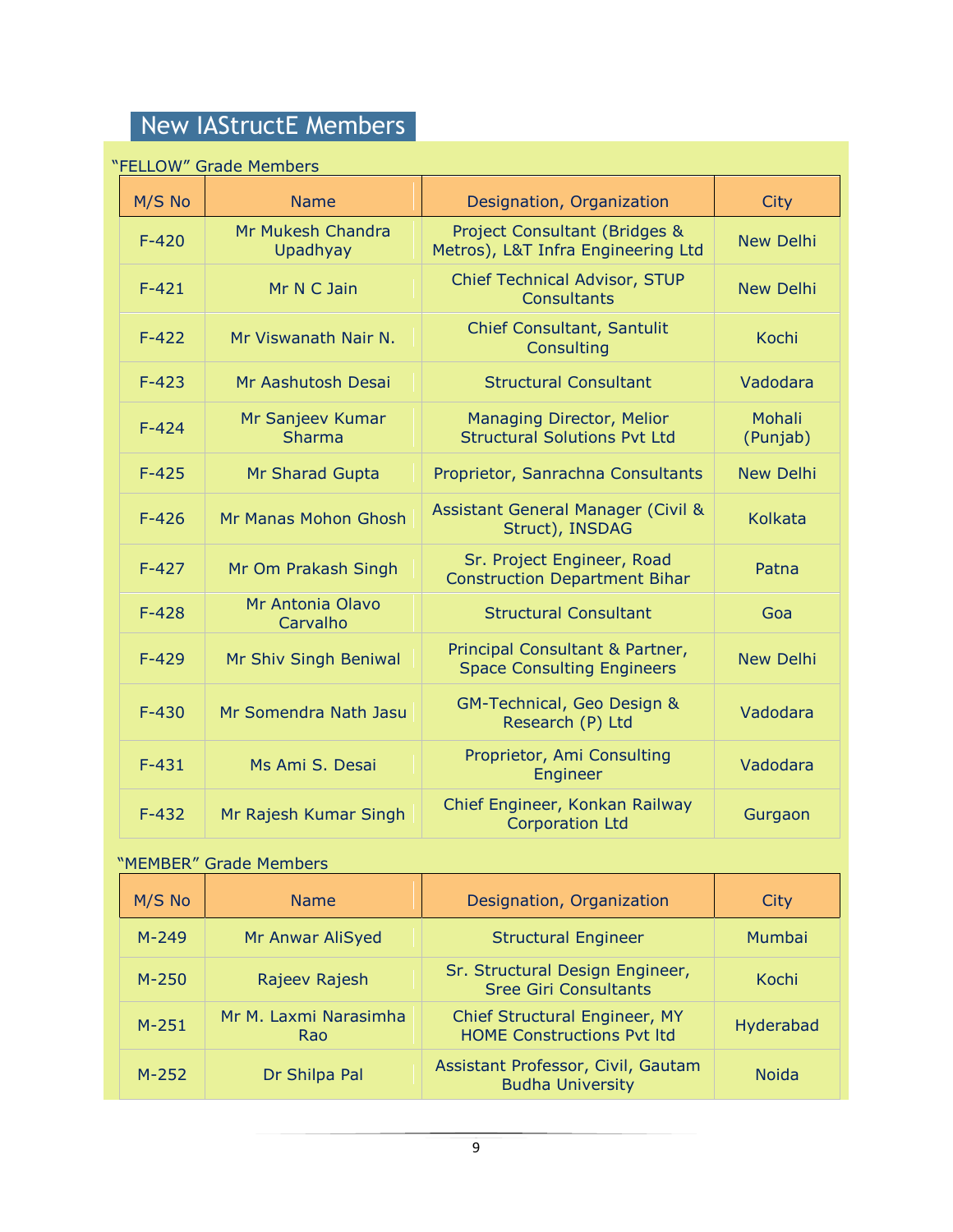| $M-253$   | Mr Hemalkumar C. Mistry    | <b>Technical Director, VHPT Systems</b>                              | Surat         |
|-----------|----------------------------|----------------------------------------------------------------------|---------------|
| $M - 254$ | Mr Kunwar Khalige<br>Ahmad | Design Engineer, BMSF Design<br><b>Consultants</b>                   | Gurgaon       |
| $M-255$   | Mr Syed Mukarram Ali       | <b>Chief Consultant, MAS Consulting</b><br><b>Engineers</b>          | Hyderabad     |
| $M - 256$ | Dr. Akshay S. K.Naidu      | Associate Professor, Civil Engg,<br>Methodist College of Engg& Tech. | Hyderabad     |
| $M-257$   | Mr Om Narayan Mishra       | General Manager, Tirupati, Build<br>Con Pvt Ltd                      | <b>Bhopal</b> |
| $M-258$   | Mr N Ramesh Yadav          | Sr. Engineering Consultant, L&T<br><b>Infra Engineering Ltd</b>      | Hyderabad     |

#### "ASSOCIATE MEMBER" Grade Members

| M/S No   | <b>Name</b>                | Designation, Organization                                                                | <b>City</b>            |
|----------|----------------------------|------------------------------------------------------------------------------------------|------------------------|
| AM-239   | Mr J. Parvesh              | Structural Coordinator,<br><b>EDECONS Consultants</b>                                    | Hosur (TN)             |
| $AM-240$ | Mr F. Safi Ahamed          | Design Engineer, Veekay Design                                                           | Thanjavur (TN)         |
| AM-241   | Mr Avinash Kumar<br>Singh  | Project Assistant-III, CSIR                                                              | <b>Bhopal</b>          |
| AM-242   | Mr Abbas Ahmad Alvi        | Design Engineer in VAM<br><b>Consulting Engineers &amp;</b><br><b>Architects Pvt Ltd</b> | Kanpur                 |
| AM-243   | Mr Rohan Majumdar          | Assistant Professor, Sir<br>Padampat Singhania University                                | Udaipur                |
| AM-244   | Mr Harshay Sethi           | Design Engineer, Integra<br><b>Ventures</b>                                              | <b>Noida</b>           |
| AM-246   | Mr Subhadeep Sinha         | Design Engineer                                                                          | Delhi                  |
| AM-247   | Dr Joy Pal                 | Assistant Professor, Civil,<br><b>Bennett University</b>                                 | <b>Noida</b>           |
| AM-248   | Mr Harpreet Singh<br>Sajan | Design Engineer, Engineering &<br>Development Consultants Pvt Itd                        | <b>Noida</b>           |
| AM-249   | Mr Bhuvnesh Kapoor         | Structural Engineer, Sweco India<br><b>Pvt Ltd</b>                                       | <b>New Delhi</b>       |
| AM-250   | Mr Santhosh Kumar V.       | Proprietor, VSK Builders                                                                 | Erode (TN)             |
| AM-251   | Mr Ashutosh Sharma         | Jr. Cadd Engineer, Dimension<br>India                                                    | <b>Noida</b>           |
| AM-252   | Mr R. Krishna Raju         | Proprietor, Raja Builders                                                                | Ramanathapuram<br>(TN) |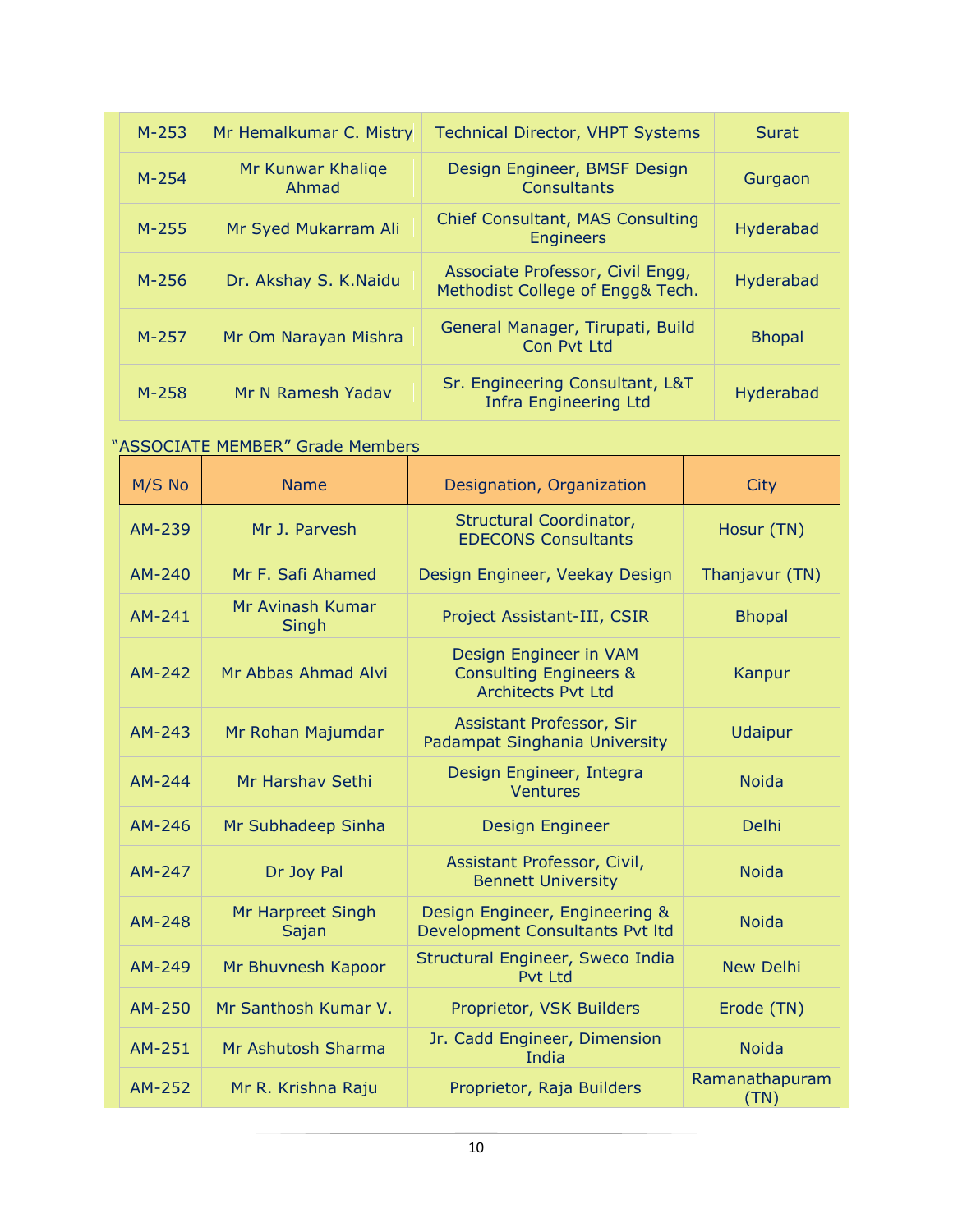| AM-253   | Mr Abhijeet A. Shete             | Design Engineer, Exubranza<br>Engg. Sol. LLP             | Sangli<br>(Maharashtra) |
|----------|----------------------------------|----------------------------------------------------------|-------------------------|
| $AM-254$ | Mr Sudhakar Deo<br><b>Bhagat</b> | Design Engineer, Sudha<br><b>Technical Consultants</b>   | New Delhi               |
| AM-255   | Ms Devyani Tevatia               | Design Engineer, Mehro<br><b>Consultants</b>             | New Delhi               |
| AM-256   | Mr Gaurav Ghai                   | Design Engineer, B&S Engg.<br><b>Consultants Pvt Ltd</b> | <b>Noida</b>            |

#### "Student MEMBER" Grade Members

| M/S No    | <b>Name</b>                        | Institution                        | City      |
|-----------|------------------------------------|------------------------------------|-----------|
| $S-332$   | Mr K. Sravan Reddy                 | Methodist College of Engg. & Tech. | Hyderabad |
| $S-333$   | Mr P. Narendhar Kumar              | Methodist College of Engg. & Tech. | Hyderabad |
| $S-334$   | Mr Pushpak Surampally              | Methodist College of Engg. & Tech. | Hyderabad |
| $S-335$   | Mr S. Sudheer Kumar                | Methodist College of Engg. & Tech. | Hyderabad |
| $S-336$   | Mr T. Ravi Teja                    | Methodist College of Engg. & Tech. | Hyderabad |
| $S-337$   | Mr K. Raghavendra<br><b>Sameer</b> | Methodist College of Engg. & Tech. | Hyderabad |
| $S-338$   | Mr Shoban Babu Ajmeera             | Methodist College of Engg. & Tech. | Hyderabad |
| $S-339$   | Mr Padwal Megharaj                 | Methodist College of Engg. & Tech. | Hyderabad |
| $S-340$   | Mr Kurliye Pratim Kumar            | Methodist College of Engg. & Tech. | Hyderabad |
| $S-341$   | Mr Dosala Mamatha                  | Methodist College of Engg. & Tech. | Hyderabad |
| $S-342$   | Ms M. Samkeerthana                 | Methodist College of Engg. & Tech. | Hyderabad |
| $S-343$   | Ms Gajula Usha                     | Methodist College of Engg. & Tech. | Hyderabad |
| $S-344$   | Ms Thirumala Prashanthi            | Methodist College of Engg. & Tech. | Hyderabad |
| $S-345$   | Ms Avudurthi Ramya                 | Methodist College of Engg. & Tech. | Hyderabad |
| $S - 346$ | Mr Dasa Manideep                   | Methodist College of Engg. & Tech. | Hyderabad |
| $S-347$   | Ms P. Jyoshna                      | Methodist College of Engg. & Tech. | Hyderabad |
| $S-348$   | Mr A. Deepak Yadav                 | Methodist College of Engg. & Tech. | Hyderabad |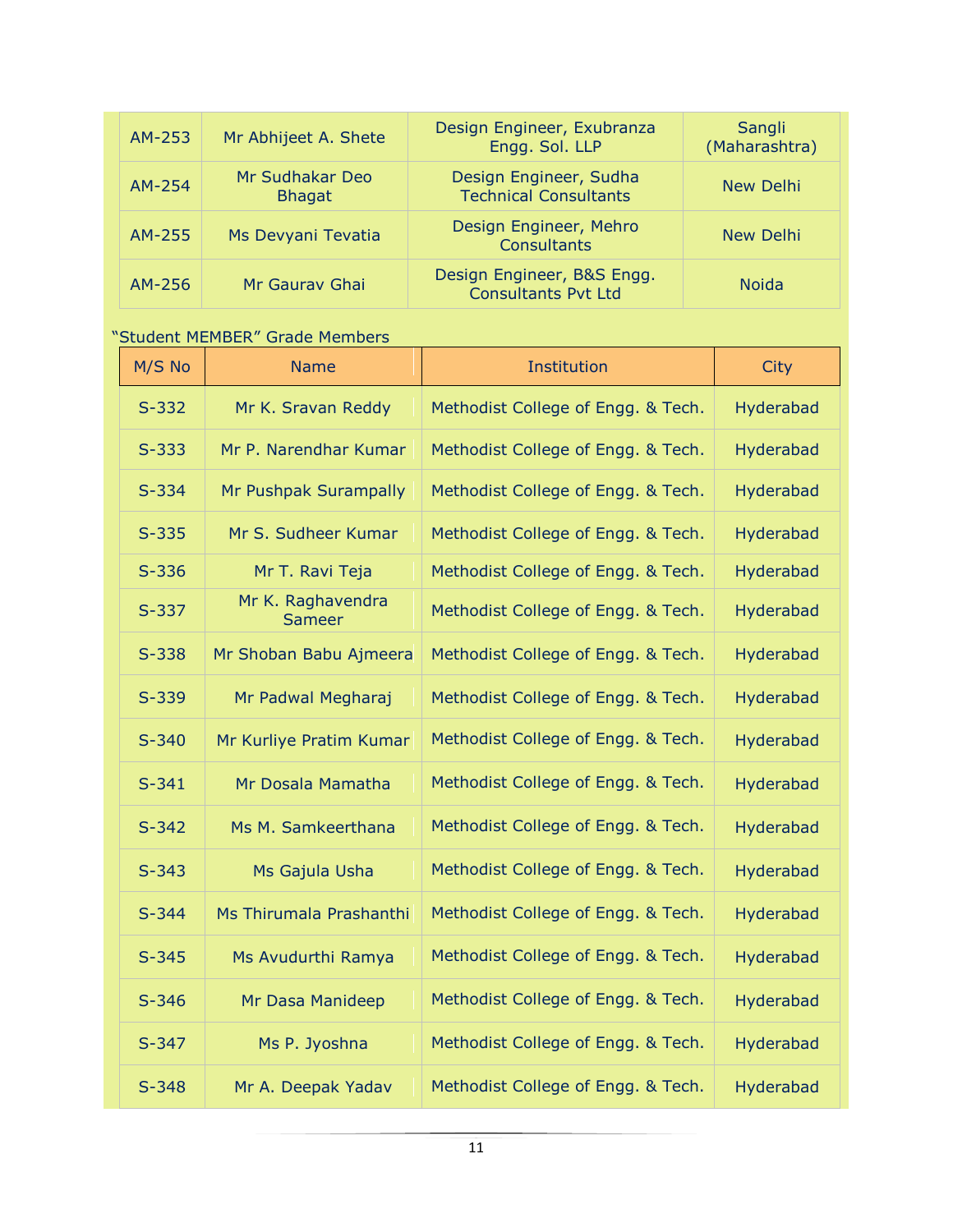| $S-349$ | Mr Shaik Mahboob Basha | Methodist College of Engg. & Tech. | Hyderabad |
|---------|------------------------|------------------------------------|-----------|
| $S-350$ | Mr Imran Ali Khan      | Methodist College of Engg. & Tech. | Hyderabad |
| $S-351$ | Mr M. Kanaiah Kumar    | Methodist College of Engg. & Tech. | Hyderabad |
| $S-352$ | Mr Manoj Kumar Mylam   | Methodist College of Engg. & Tech. | Hyderabad |
| $S-353$ | Mr Akash Kumar Gade    | Methodist College of Engg. & Tech. | Hyderabad |
| $S-354$ | Mr B. Manoj Raju       | Methodist College of Engg. & Tech. | Hyderabad |
| $S-355$ | Mr S. Anvesh           | Methodist College of Engg. & Tech. | Hyderabad |
| $S-356$ | Mr Alakayala Anand     | Methodist College of Engg. & Tech. | Hyderabad |
| $S-357$ | Ms B. Shalini          | Methodist College of Engg. & Tech. | Hyderabad |
| $S-358$ | Mr A. Praveen          | Methodist College of Engg. & Tech. | Hyderabad |
| $S-359$ | Mr H. Shiva Prasad     | Methodist College of Engg. & Tech. | Hyderabad |
| $S-360$ | Mr E. Rohit Raj        | Methodist College of Engg. & Tech. | Hyderabad |
| $S-361$ | Mr V. Vamshi           | Methodist College of Engg. & Tech. | Hyderabad |
| $S-362$ | Mr Inamullah Shariff   | Methodist College of Engg. & Tech. | Hyderabad |
| $S-363$ | Mr P. Sai Kumar        | Methodist College of Engg. & Tech. | Hyderabad |
| $S-364$ | Mr A. Sai Charan       | Methodist College of Engg. & Tech. | Hyderabad |
| $S-365$ | Ms P. Hemantha Sudha   | Methodist College of Engg. & Tech. | Hyderabad |
| $S-366$ | Ms Asiya Parveen       | Methodist College of Engg. & Tech. | Hyderabad |
| $S-367$ | Ms L. Srilatha         | Methodist College of Engg. & Tech. | Hyderabad |
| $S-368$ | Ms S. Sony             | Methodist College of Engg. & Tech. | Hyderabad |
| $S-369$ | Ms S. Pragnya          | Methodist College of Engg. & Tech. | Hyderabad |
| $S-370$ | Ms S. Supriya          | Methodist College of Engg. & Tech. | Hyderabad |
| $S-371$ | Mr M. Vishwamitra      | Methodist College of Engg. & Tech. | Hyderabad |